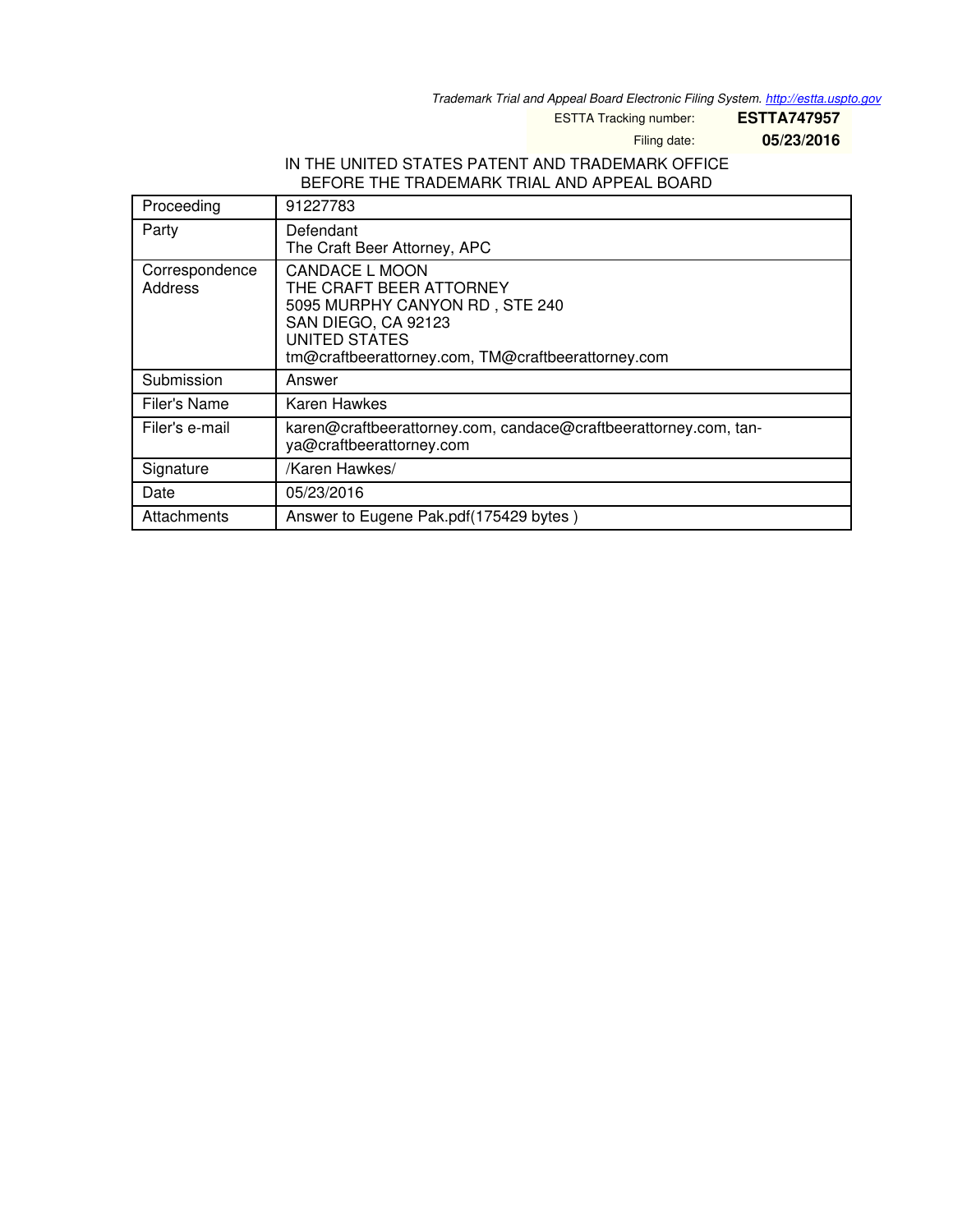#### IN THE UNITED STATE PATENT AND TRADEMARK OFFICE BEFORE THE TRADEMARK TRIAL AND APPEAL BOARD

# In the Matter of Application Serial Number **86/504,533** For the mark **CRAFT BEER ATTORNEY** Published in the Official Gazette on **January 5, 2016**

\_\_\_\_\_\_\_\_\_\_\_\_\_\_\_\_\_\_\_\_\_\_\_\_\_\_\_\_\_\_\_\_\_\_\_\_\_\_\_\_\_

 $)$ **EUGENE M. PAK,** )  $)$ Opposer,  $)$  $)$  $\mathbf{v}$ .  $)$ **THE CRAFT BEER ATTORNEY, APC,** ) )  $)$  Applicant. ) \_\_\_\_\_\_\_\_\_\_\_\_\_\_\_\_\_\_\_\_\_\_\_\_\_\_\_\_\_\_\_\_\_\_\_\_\_\_\_\_\_ )

) Opposition No.: 91227783

## **ANSWER TO NOTICE OF OPPOSITION**

The Craft Beer Attorney, APC, ("Applicant"), by its attorney, Karen Hawkes, hereby answers the Notice of Opposition filed by Eugene M. Pak ("Opposer"):

Applicant denies the allegations contained in the first unnumbered paragraph of the Opposition.

 1. In answer to Paragraph 1 of the Notice of Opposition, Applicant lacks knowledge or information sufficient to form a belief as to the allegations set forth in this paragraph and, on that basis, denies those allegations.

 2. In answer to Paragraph 2 of the Notice of Opposition, Applicant lacks knowledge or information sufficient to form a belief as to the allegations set forth in this paragraph and, on that basis, denies those allegations.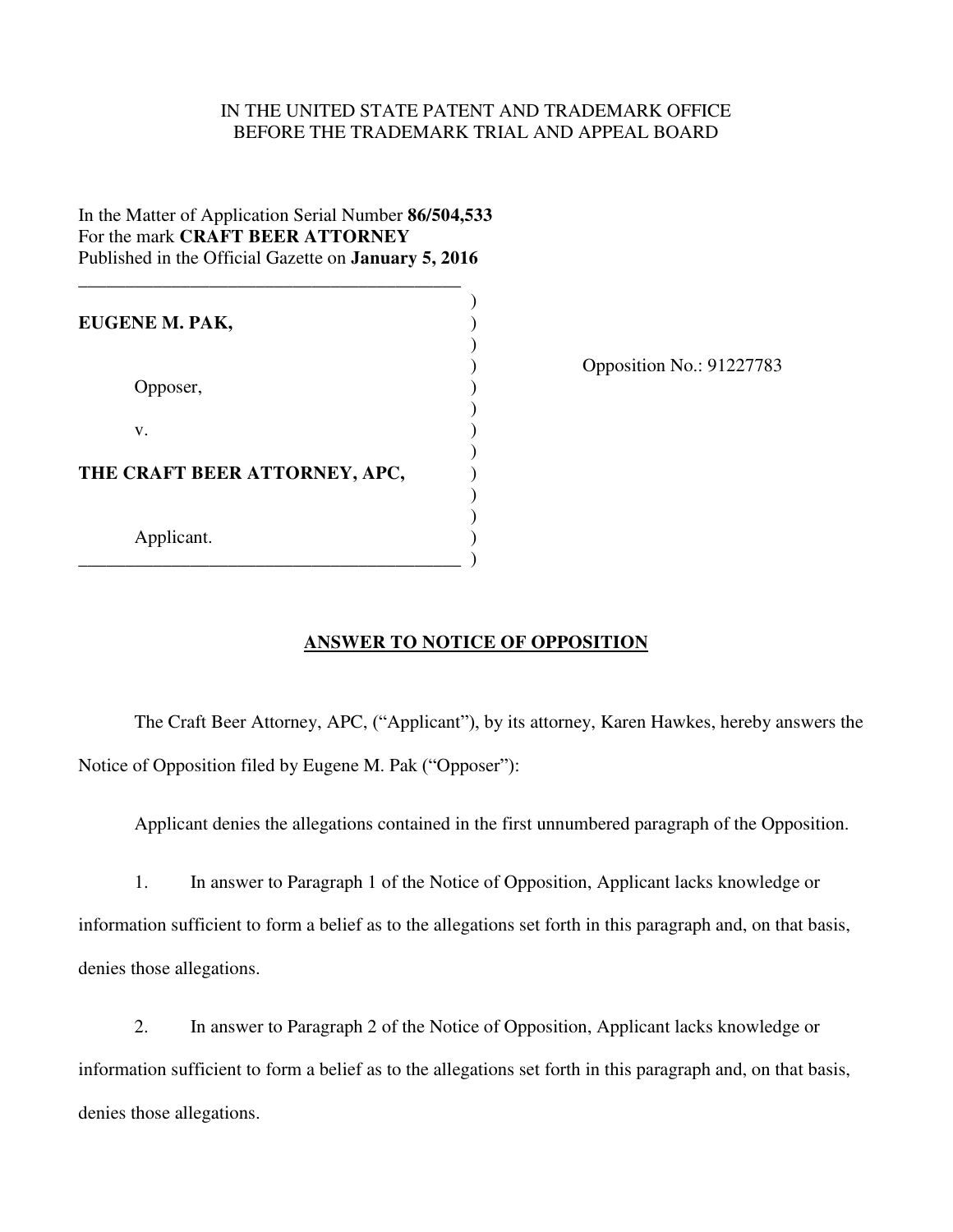3. In answer to Paragraph 3 of the Notice of Opposition, Applicant lacks knowledge or information sufficient to form a belief as to the allegations set forth in this paragraph and, on that basis, denies those allegations.

 4. In answer to Paragraph 4 of the Notice of Opposition, Applicant lacks knowledge or information sufficient to form a belief as to the allegations set forth in this paragraph and, on that basis, denies those allegations.

 5. In answer to Paragraph 5 of the Notice of Opposition, Applicant denies the allegations contained therein.

 6. In answer to Paragraph 6 of the Notice of Opposition, Applicant admits the allegations contained therein.

 7. In answer to Paragraph 7 of the Notice of Opposition, Applicant admits the allegations contained therein.

 8. In answer to Paragraph 8 of the Notice of Opposition, Applicant admits the allegations contained therein with the exception of the last parenthetic sentence which Applicant denies.

 9. In answer to Paragraph 9 of the Notice of Opposition, Applicant admits the allegations contained therein.

10. In answer to Paragraph 10 of the Notice of Opposition, Applicant admits the allegations contained therein.

11. In answer to Paragraph 11 of the Notice of Opposition, Applicant admits the allegations contained therein.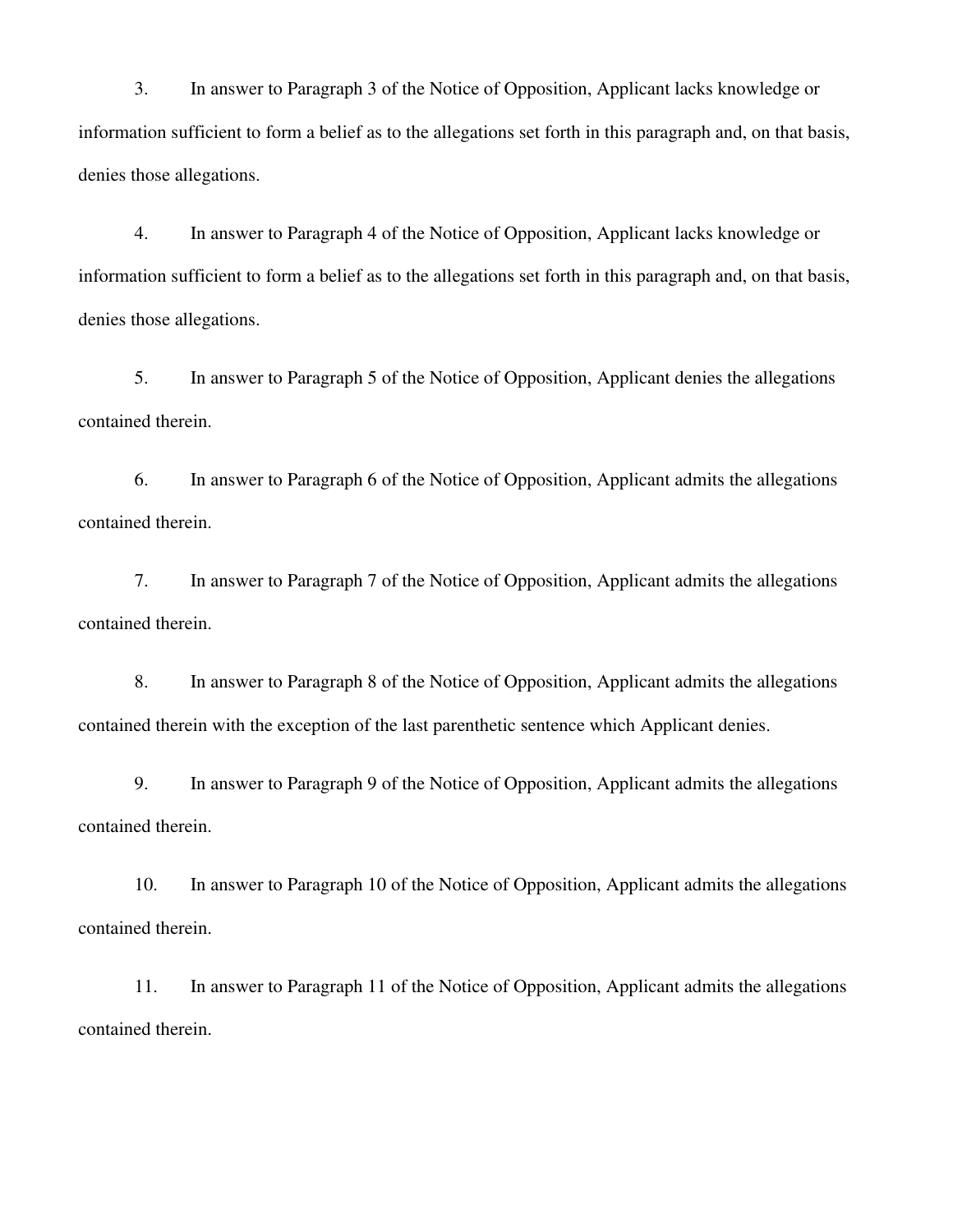12. In answer to Paragraph 12 of the Notice of Opposition, Applicant denies the allegations contained therein. For clarity, Applicant alleged in its Application that its first use in commerce date was "at least as early" as December 10, 2009.

13. In answer to Paragraph 13 of the Notice of Opposition, Applicant denies the allegations contained therein.

14. In answer to Paragraph 14 of the Notice of Opposition, Applicant admits the allegations contained therein with the exception of the allegation stating "given the highly descriptive, if not generic, nature of Applicant's alleged mark" which Applicant denies.

15. In answer to Paragraph 15 of the Notice of Opposition, Applicant admits the allegations contained therein.

16. In answer to Paragraph 16 of the Notice of Opposition, Applicant denies the allegations contained therein.

17. In answer to Paragraph 17 of the Notice of Opposition, Applicant denies the allegations contained therein.

18. In answer to Paragraph 18 of the Notice of Opposition, Applicant admits the allegations contained therein.

19. In answer to Paragraph 19 of the Notice of Opposition, Applicant admits the allegations contained therein.

20. In answer to Paragraph 20 of the Notice of Opposition, Applicant admits the allegations contained therein.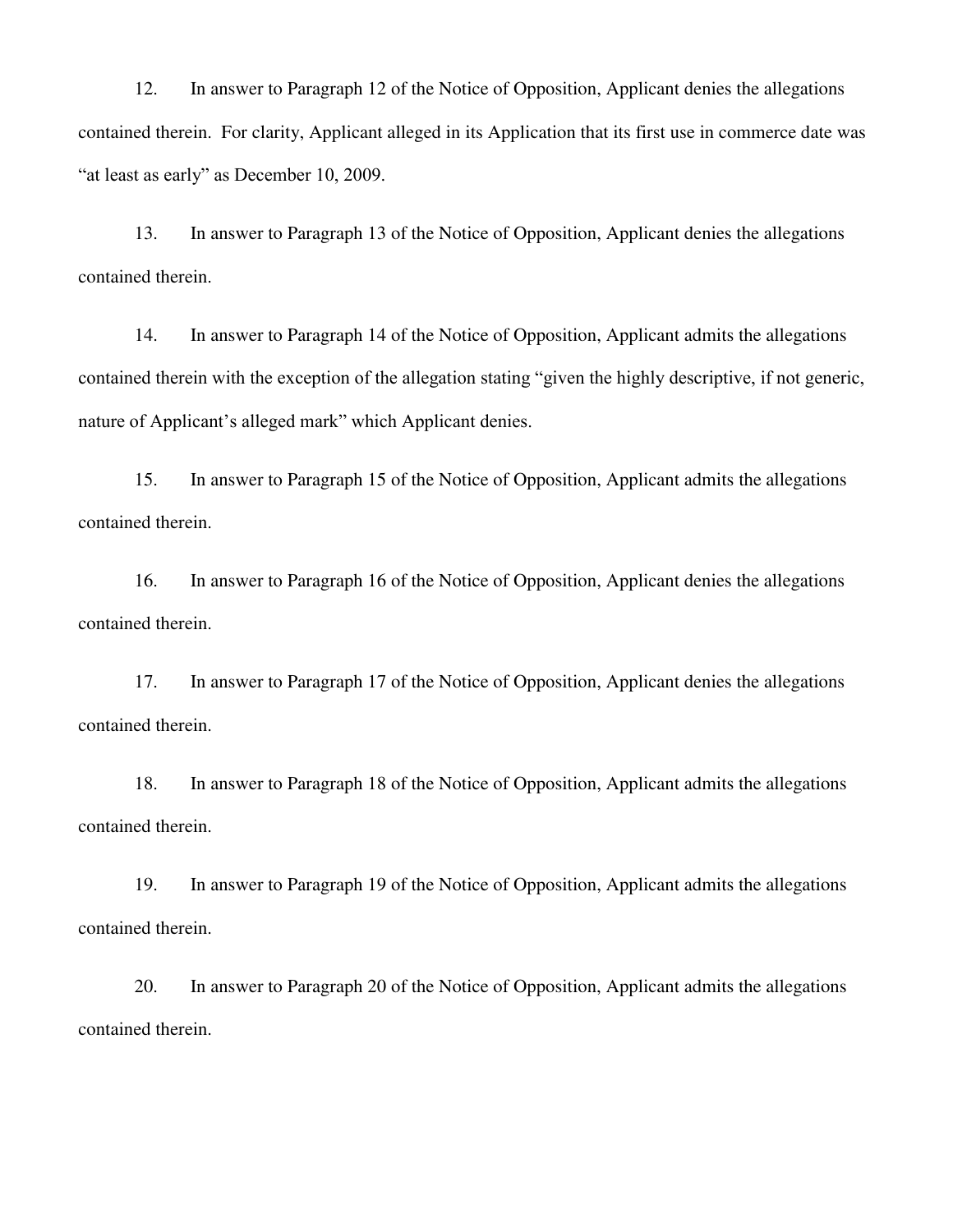21. In answer to Paragraph 21 of the Notice of Opposition, Applicant contends that there are no allegations with which to admit or deny and that Applicant's responses to allegations contained above should be referred to by paragraph and allegation.

22. In answer to Paragraph 22 of the Notice of Opposition, Applicant admits the allegations contained therein but clarifies that legal issues not pertaining to craft beer are a small percentage of its business.

23. In answer to Paragraph 23 of the Notice of Opposition, Applicant denies the allegations contained therein.

24. In answer to Paragraph 24 of the Notice of Opposition, Applicant admits the allegations contained therein with the exception that Applicant denies the allegation "in a generic manner," and denies that Opposer's Exhibit A is made part of the record in these proceedings.

25. In answer to Paragraph 25 of the Notice of Opposition, Applicant admits that the quoted portions contained therein were submitted by Applicant in response to an Office Action as part of a sentence stating that the mark was not generic.

26. In answer to Paragraph 26 of the Notice of Opposition, Applicant denies the allegations contained therein.

27. In answer to Paragraph 27 of the Notice of Opposition, Applicant admits the allegations contained therein.

28. In answer to Paragraph 28 of the Notice of Opposition, Applicant admits the allegations contained therein.

29. In answer to Paragraph 29 of the Notice of Opposition, Applicant admits the allegations contained therein.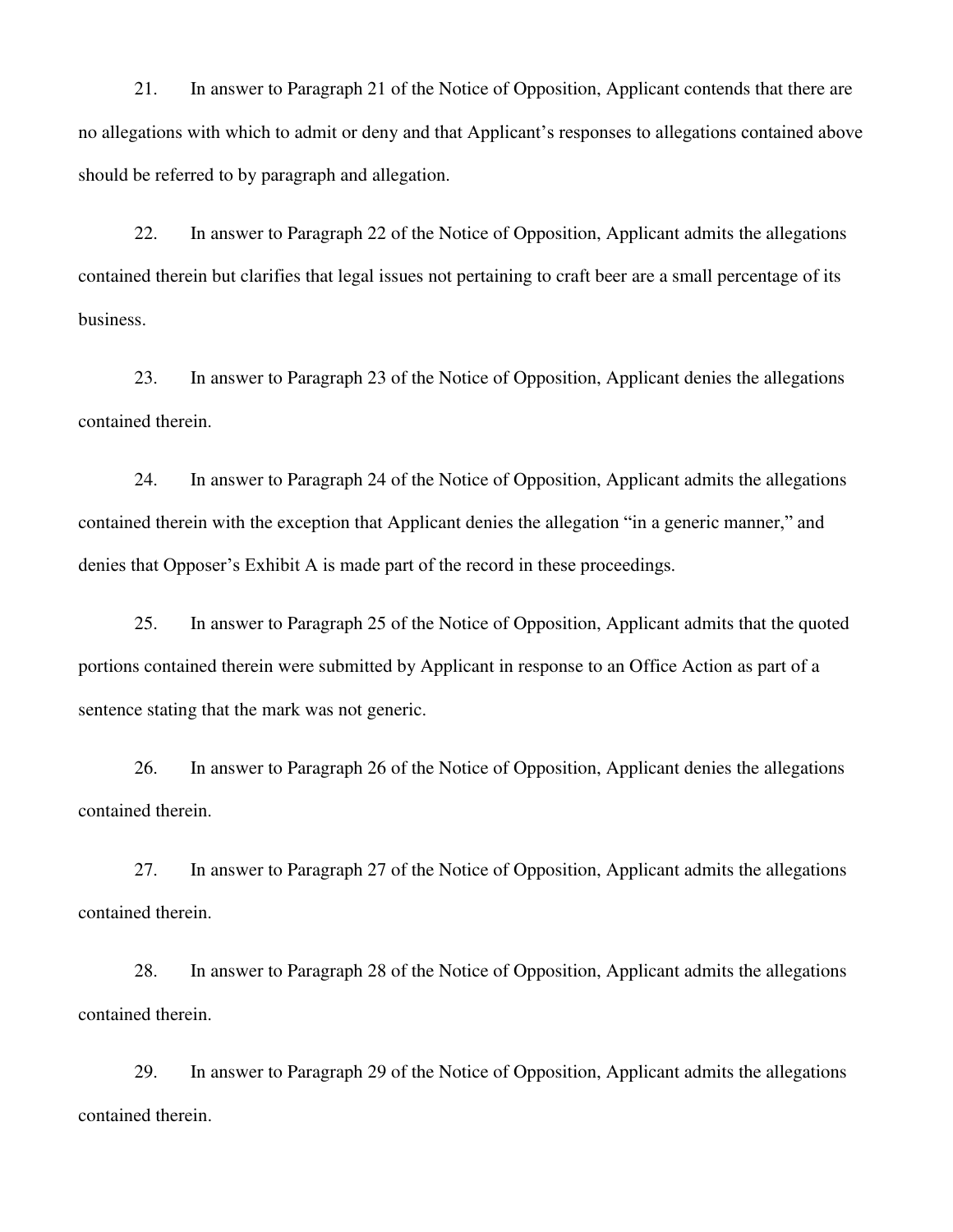30. In answer to Paragraph 30 of the Notice of Opposition, Applicant admits that it has used the term "The Original" with reference to Craft Beer Attorney and/or Lawyer, and that Ms. Moon was admitted to the practice of law in December 2008 and began practicing law shortly thereafter, that Ms. Moon may have seen Mr. Soroni speak on issues of distribution, but denies the remaining allegations contained therein.

31. In answer to Paragraph 31 of the Notice of Opposition, Applicant denies the allegations contained therein.

32. In answer to Paragraph 32 of the Notice of Opposition, Applicant admits the allegations contained therein with the exception that Applicant denies the allegation "Applicant's book."

33. In answer to Paragraph 33 of the Notice of Opposition, Applicant denies the allegations contained therein.

34. In answer to Paragraph 34 of the Notice of Opposition, Applicant denies the allegations contained therein.

35. In answer to Paragraph 35 of the Notice of Opposition, Applicant denies the allegations contained therein.

36. In answer to Paragraph 36 of the Notice of Opposition, Applicant denies the allegations contained therein.

37. In answer to Paragraph 37 of the Notice of Opposition, Applicant denies the allegations contained therein.

38. In answer to Paragraph 38 of the Notice of Opposition, Applicant denies the allegations contained therein.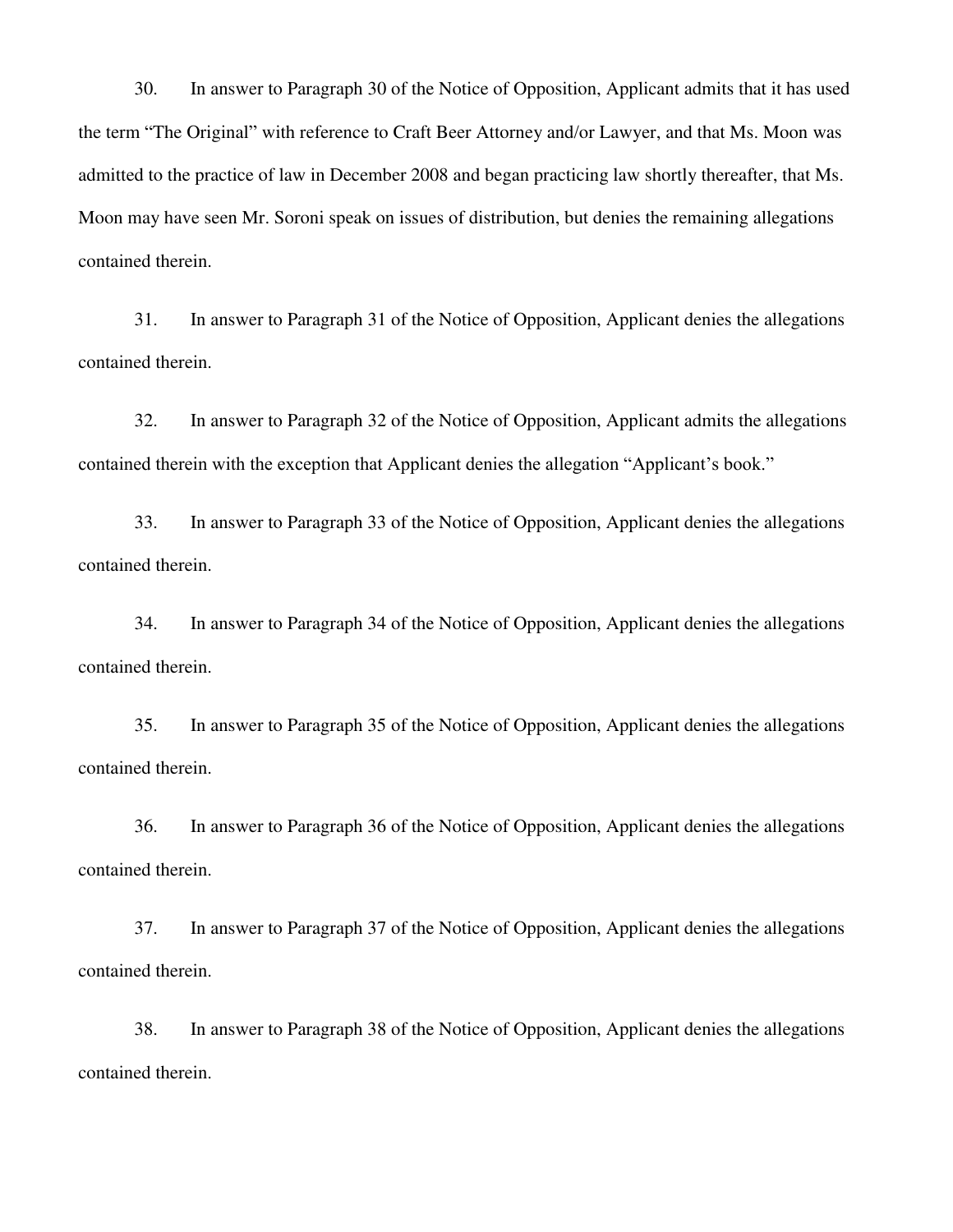39. In answer to Paragraph 39 of the Notice of Opposition, Applicant denies the allegations contained therein.

40. In answer to Paragraph 40 of the Notice of Opposition, Applicant denies the allegations contained therein.

41. In answer to Paragraph 41 of the Notice of Opposition, Applicant denies the allegations contained therein.

42. In answer to Paragraph 42 of the Notice of Opposition, Applicant denies the allegations contained therein.

43. In answer to Paragraph 43 of the Notice of Opposition, Applicant denies the allegations contained therein.

44. In answer to Paragraph 44 of the Notice of Opposition, Applicant denies the allegations contained therein.

45. In answer to Paragraph 45 of the Notice of Opposition, Applicant contends that there are no allegations with which to admit or deny and that Applicant's responses to allegations contained above should be referred to by paragraph and allegation.

46. In answer to Paragraph 46 of the Notice of Opposition, Applicant denies the allegations contained therein.

47. In answer to Paragraph 47 of the Notice of Opposition, Applicant admits the allegations contained therein that are quoted were part of a sentence by the Examining Attorney in the Office Action but denies the allegation "determined."

48. In answer to Paragraph 48 of the Notice of Opposition, Applicant denies the allegations contained therein.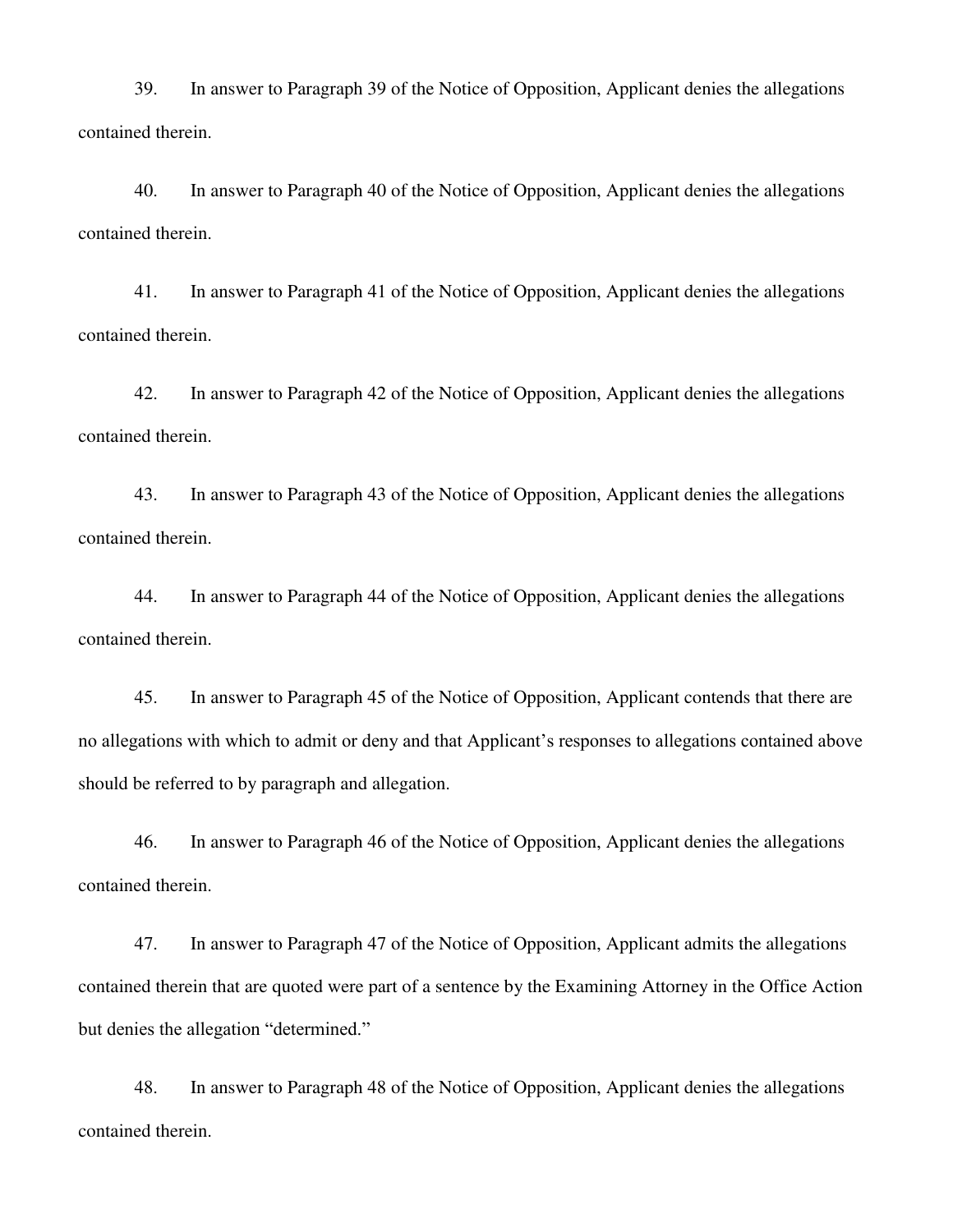49. In answer to Paragraph 49 of the Notice of Opposition, Applicant denies the allegations contained therein.

50. In answer to Paragraph 50 of the Notice of Opposition, Applicant denies the allegations contained therein.

51. In answer to Paragraph 51 of the Notice of Opposition, Applicant denies the allegations contained therein.

52. In answer to Paragraph 52 of the Notice of Opposition, Applicant denies the allegations contained therein.

53. In answer to Paragraph 53 of the Notice of Opposition, Applicant contends that there are no allegations with which to admit or deny and that Applicant's responses to allegations contained above should be referred to by paragraph and allegation.

54. In answer to Paragraph 54 of the Notice of Opposition, Applicant denies the allegations contained therein.

55. In answer to Paragraph 55 of the Notice of Opposition, Applicant admits the allegations contained therein with the exception of the allegation "specifically" which Applicant denies, as it appears to pertain to paragraph 54.

56. In answer to Paragraph 56 of the Notice of Opposition, Applicant admits the allegations contained therein with the exception of the allegation "also specifically" which Applicant denies, as it appears to pertain to paragraph 54.

57. In answer to Paragraph 57 of the Notice of Opposition, Applicant admits the allegations contained therein with the exception of the allegation "also specifically" which Applicant denies, as it appears to pertain to paragraph 54.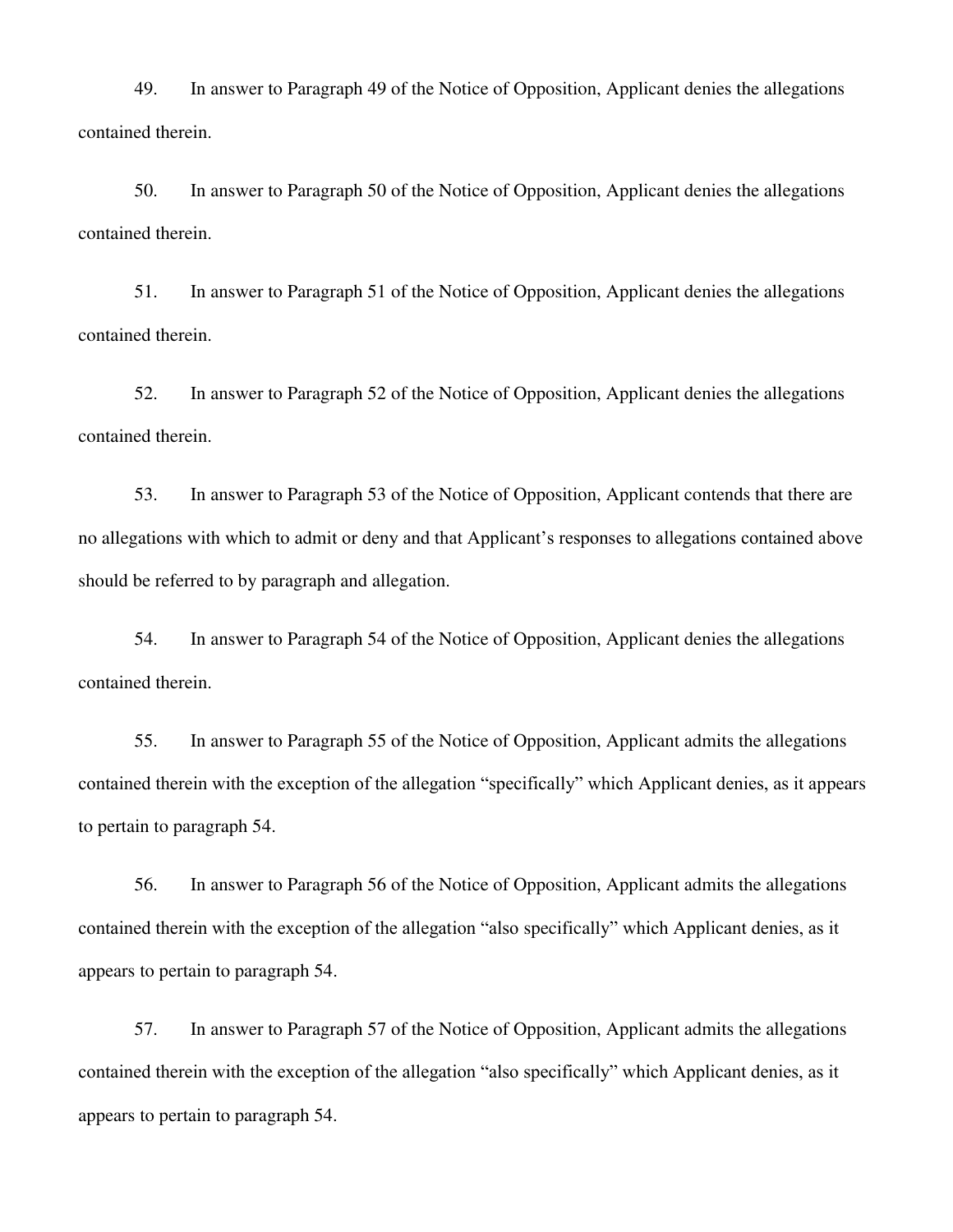58. In answer to Paragraph 58 of the Notice of Opposition, Applicant admits the allegations contained therein with the exception of the allegations "and her false declarations are attributable to the Applicant by the doctrine of respondeat superior, as if Applicant had itself made such statements" which Applicant denies.

59. In answer to Paragraph 59 of the Notice of Opposition, Applicant denies the allegations contained therein.

60. In answer to Paragraph 60 of the Notice of Opposition, Applicant denies the allegations contained therein.

61. In answer to Paragraph 61 of the Notice of Opposition, Applicant denies the allegations contained therein.

62. In answer to Paragraph 62 of the Notice of Opposition, Applicant denies the allegations contained therein.

63. In answer to Paragraph 63 of the Notice of Opposition, Applicant denies the allegations contained therein.

64. In answer to Paragraph 64 of the Notice of Opposition, Applicant denies the allegations contained therein.

65. In answer to Paragraph 65 of the Notice of Opposition, Applicant denies the allegations contained therein.

66. In answer to Paragraph 66 of the Notice of Opposition, Applicant denies the allegations contained therein.

67. In answer to Paragraph 67 of the Notice of Opposition, Applicant denies the allegations contained therein.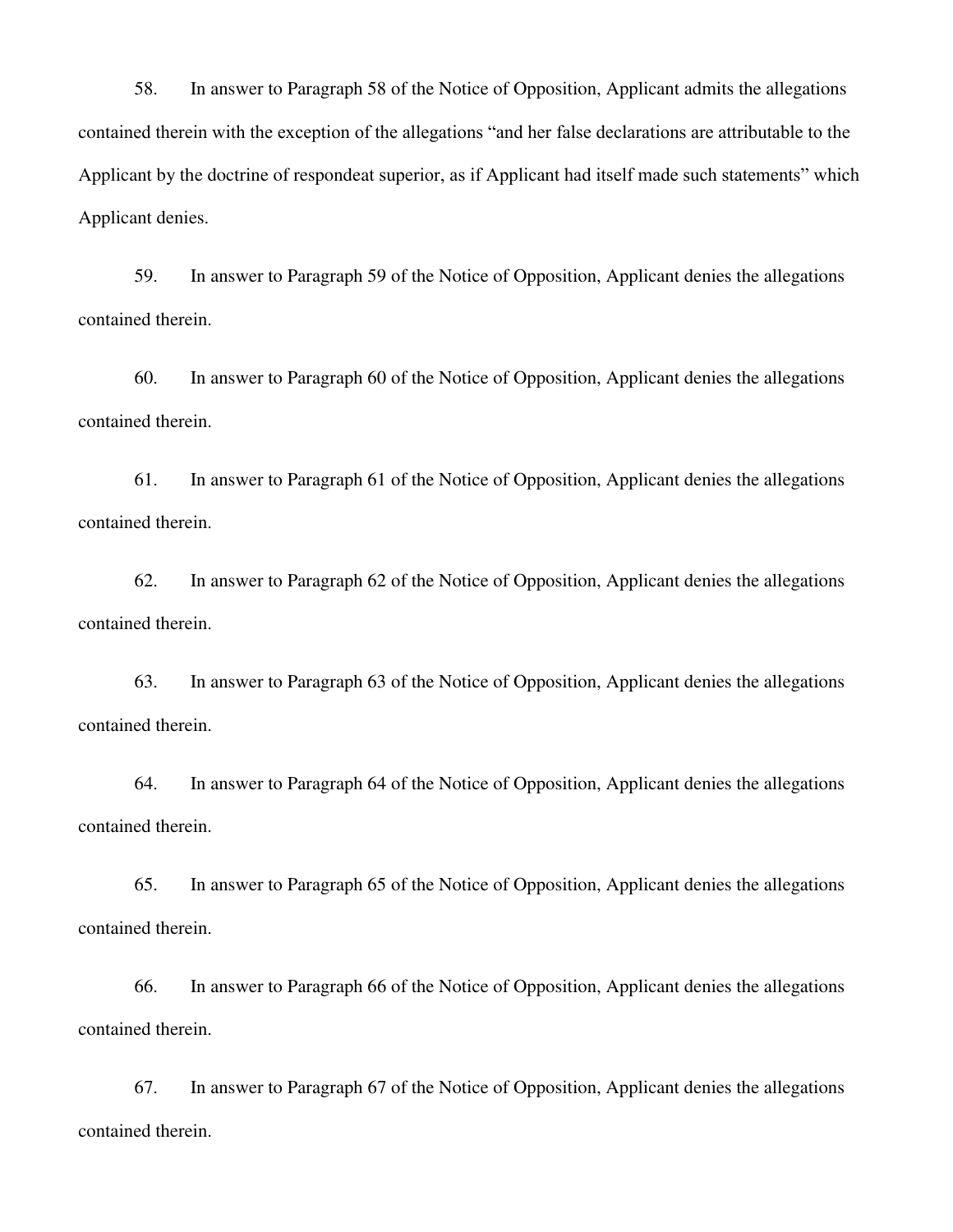68. In answer to Paragraph 68 of the Notice of Opposition, Applicant denies the allegations contained therein.

69. In answer to Paragraph 69 of the Notice of Opposition, Applicant denies the allegations contained therein.

70. In answer to Paragraph 70 of the Notice of Opposition, Applicant denies the allegations contained therein.

#### **AFFIRMATIVE DEFENSES**

By way of affirmative defense and amplified denials, as grounds in support of its Application, Applicant alleges:

 71. Applicant affirmatively alleges that the Notice of Opposition fails to state a claim upon which relief can be granted.

 72. Applicant affirmatively alleges that the Opposer is barred from bringing its claim due to unclean hands in that Opposer is attempting to appropriate the goodwill of Applicant's mark.

73. As Applicant lacks sufficient knowledge or information sufficient to form a belief

as to whether it may have additional separate or affirmative defenses not stated in this Answer,

Applicant reserves the right to assert additional separate or affirmative defenses based on further

discovery, investigation, or analysis.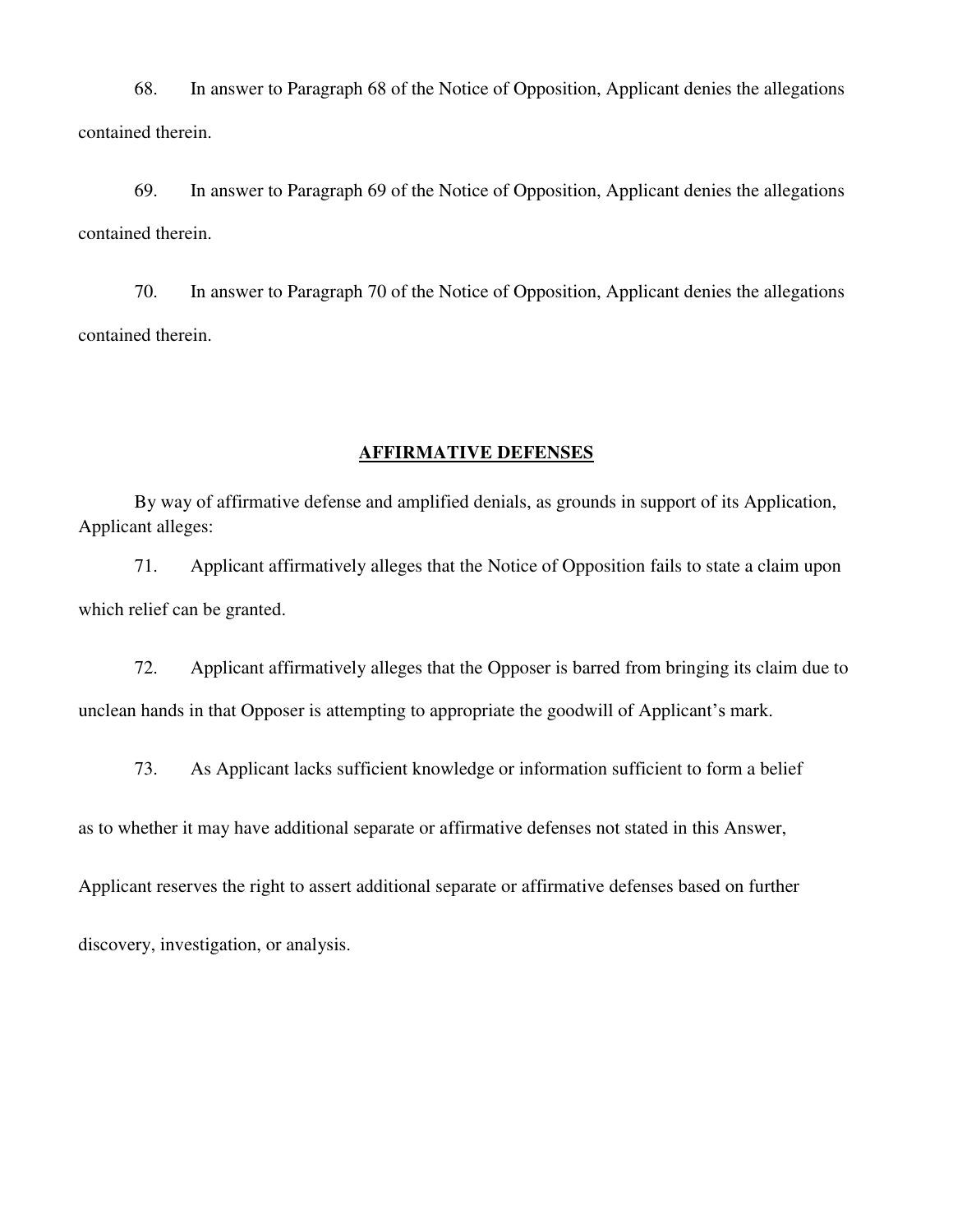WHEREFORE, Applicant respectfully prays that the Notice of Opposition be denied and that the Application should be registered, and any such further relief be granted to Applicant as may be deemed appropriate.

Dated: May 23, 2016

By: /Karen Hawkes/ Karen Hawkes, Esq. Attorney for Applicant The Craft Beer Attorney, APC

The Craft Beer Attorney, APC 5059 Murphy Canyon Road, Suite 240 San Diego, California 92123 Tel: (866) 290-5553 Fax: (619) 752-2224